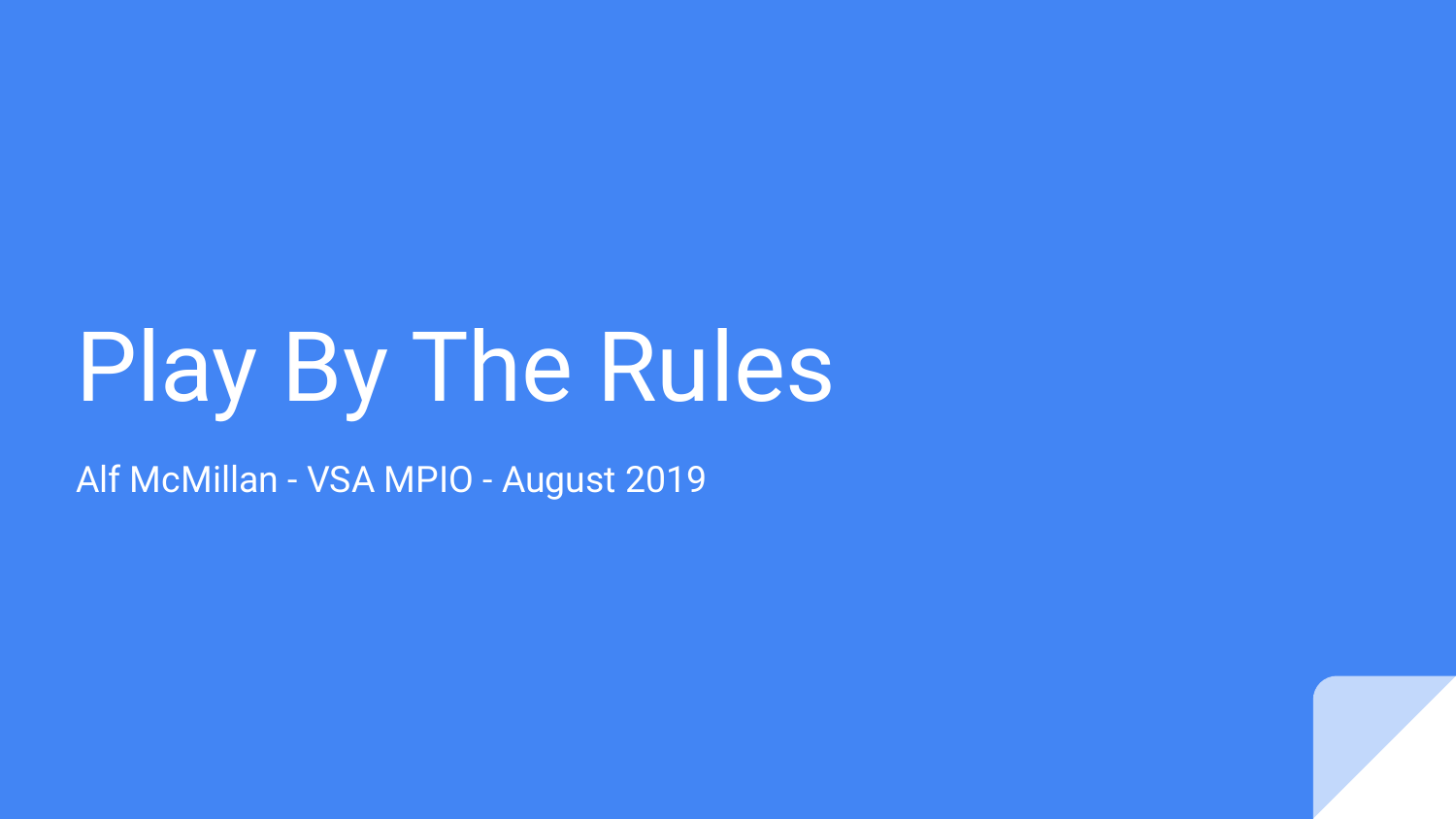Are we always…

# Inclusive?

Safe?

Fair?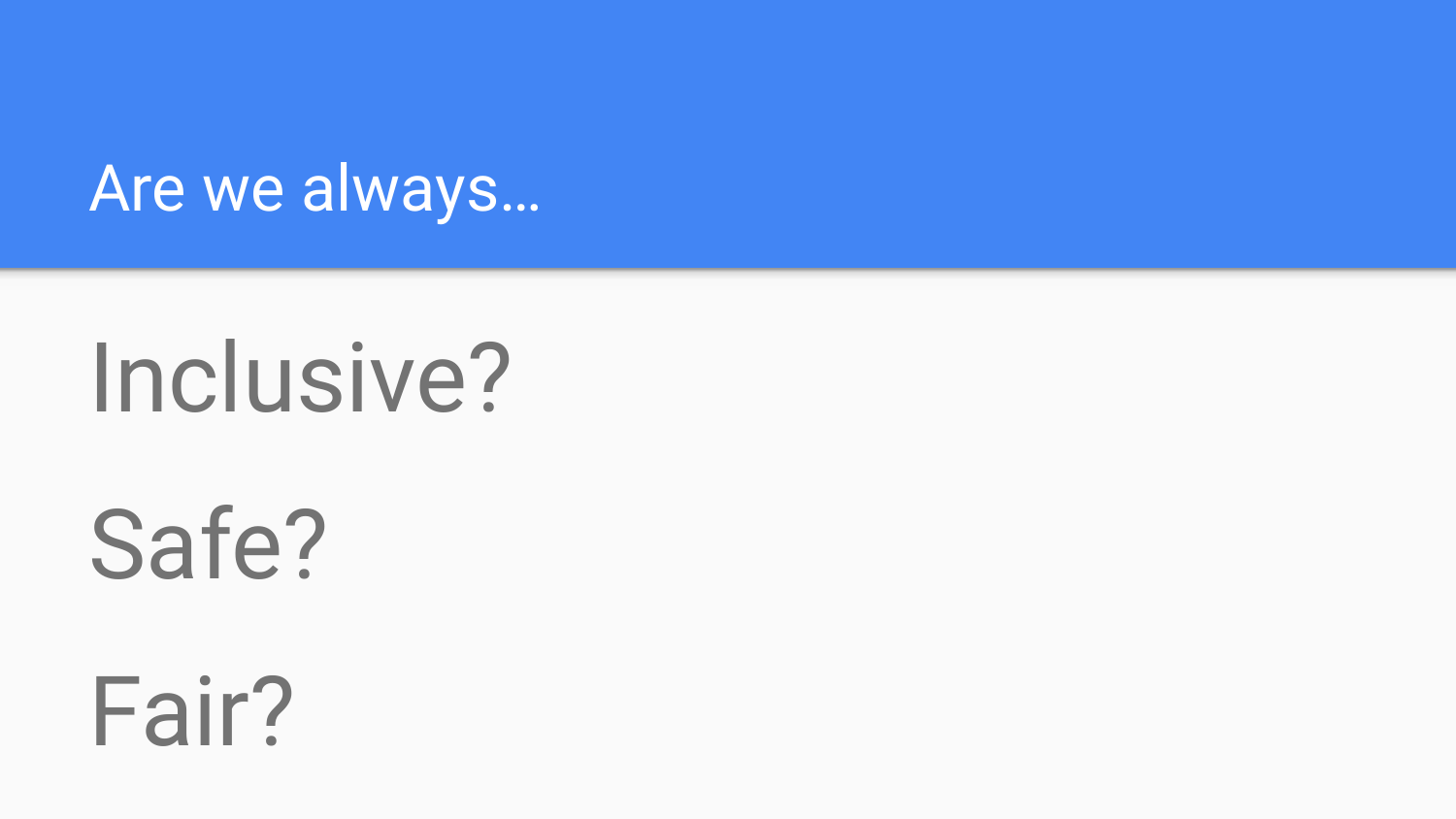## Then and Now

Threats, bullying and put-downs were accepted as part of the everyday banter between sporting club members - and even in the workplace!

Some 'survived' and even thrived - but many had unexpressed or unrecognised concerns and just gave up or failed to reach their potential within the field.

Experience and seniority told ignorance and youth what to do - in no uncertain terms!

People have many choices about how they will spend their leisure time.

They are involved in gliding because (we hope) they want to be: Administrators, coaches, instructors, supporters. Pilots too!

We need to be much more attuned to the wide and varied differences and needs of everyone.

#### **One-way respect.** The settle of the settlement of the Mutual respect.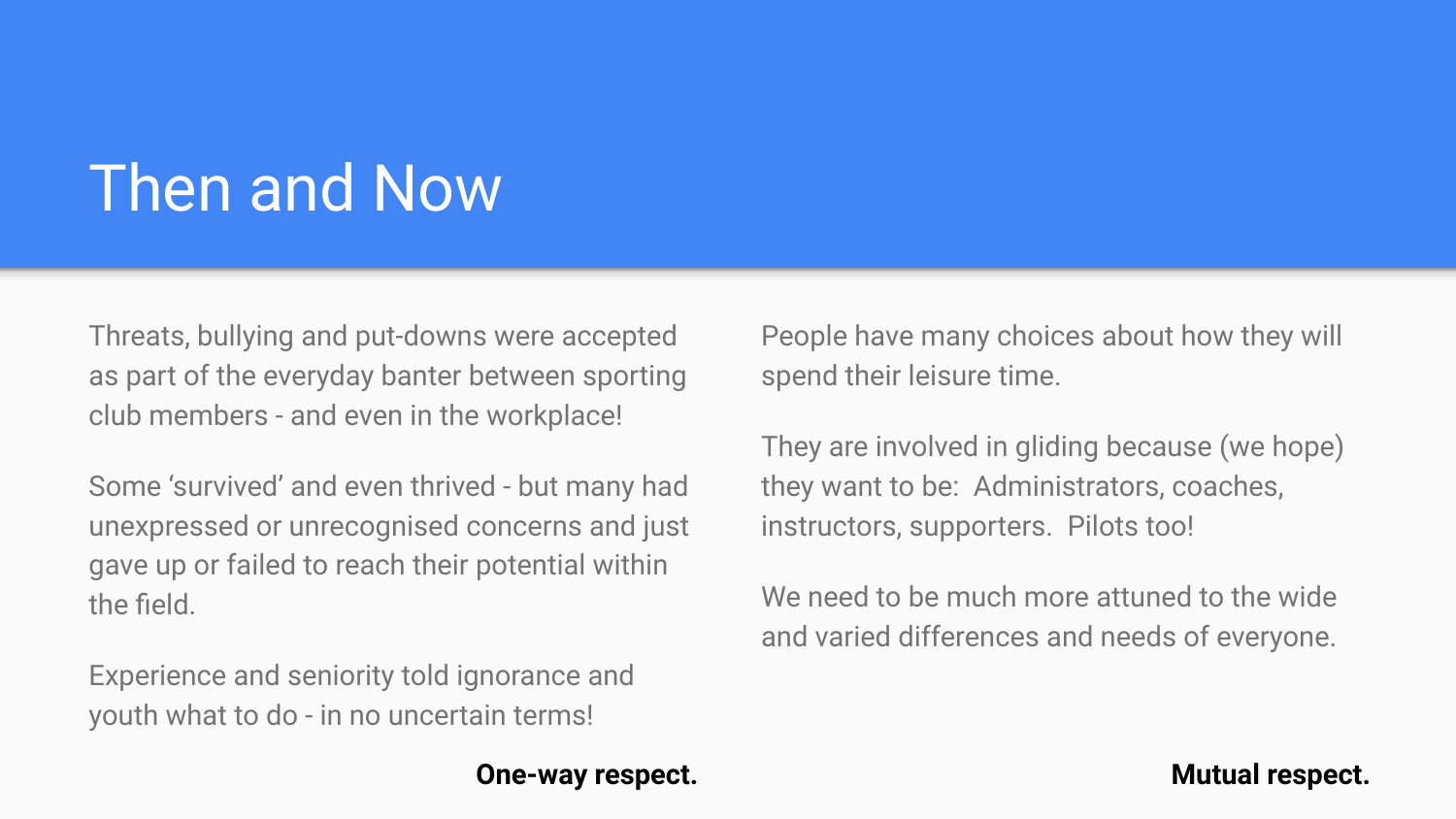## A hypothesis

Gliding is not attracting and retaining members for several reasons. Some of them are:

- Failure to recognise and adapt to changed circumstances
- Lack of a dynamic culture
- Traditional command and control approach
- Not enough listening by 'top' to 'bottom'
- Unempowered members

To address this, we must modernise our thinking, culture and approach

But, how…?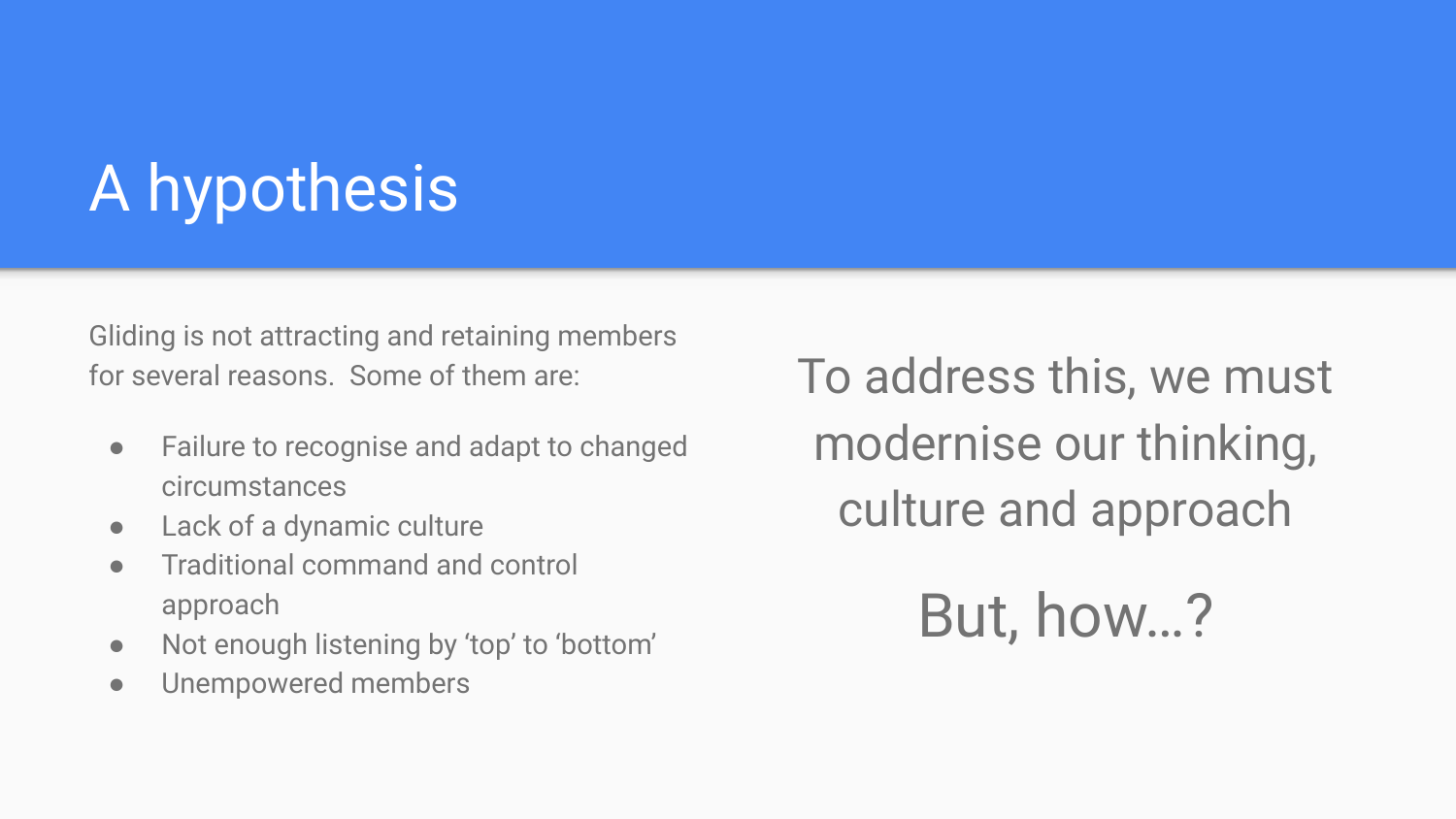We need to support people to get this change happening

**[Play Short Video Clip](https://www.playbytherules.net.au/resources/videos/play-by-the-rules)**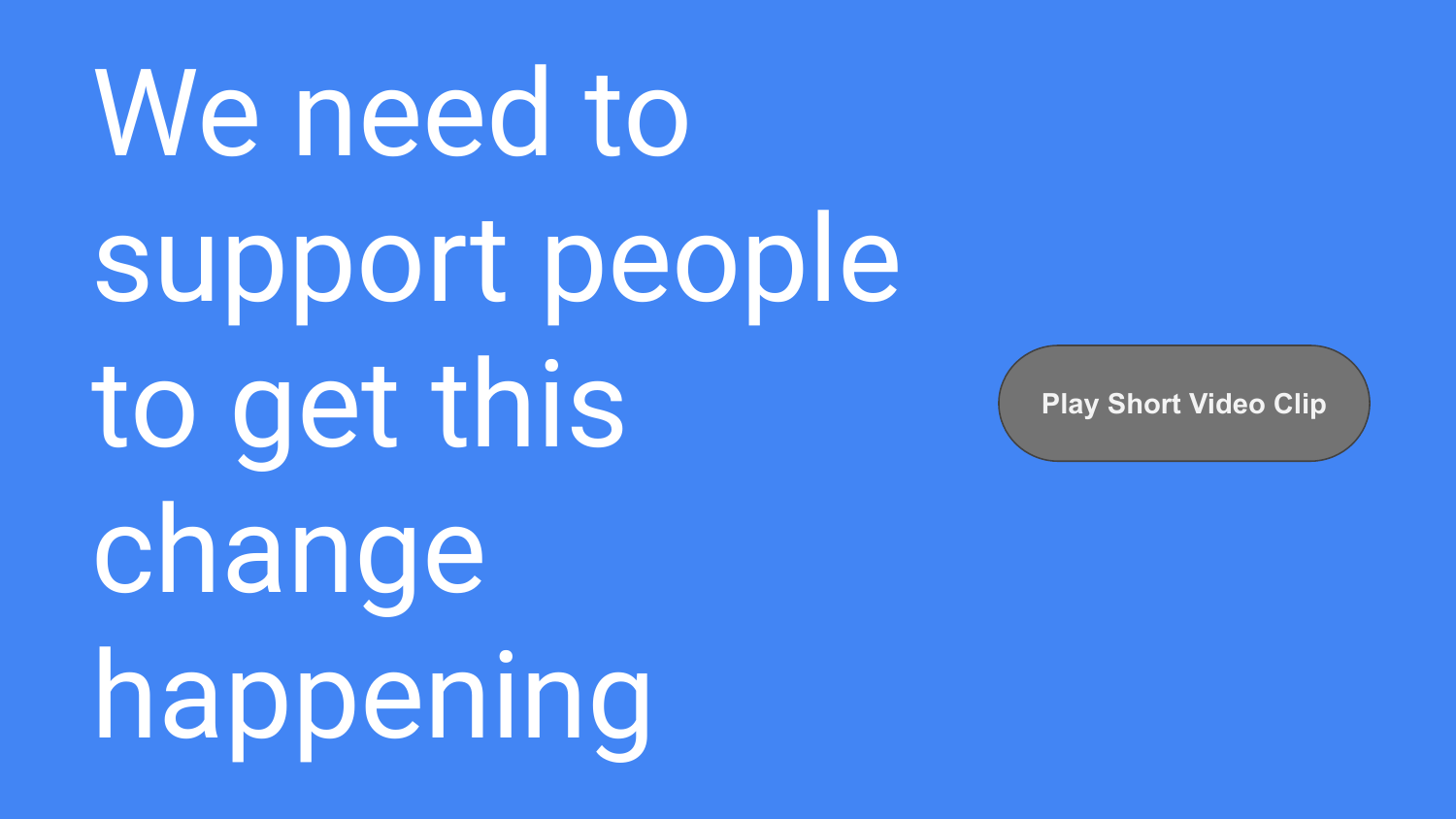### Play By The Rules

Play by the Rules is an interactive education and information website on discrimination, harassment and child protection in sport.

Play by the Rules provides information, resources, tools and free online training to increase the capacity and capability of administrators, coaches, officials, players, parents and spectators to assist them in preventing and dealing with discrimination, harassment, child safety, inclusion and integrity issues in sport.





Play by the Rules is supported and funded by federal, state and territory government agencies.

Play by the Rules provides free information, resources, online training, promotions and campaigns aimed at ensuring everyone involved in sport can do so in an enjoyable, safe environment, free from discrimination, harassment or bullying.

WWW. playbytherules<br>.net.au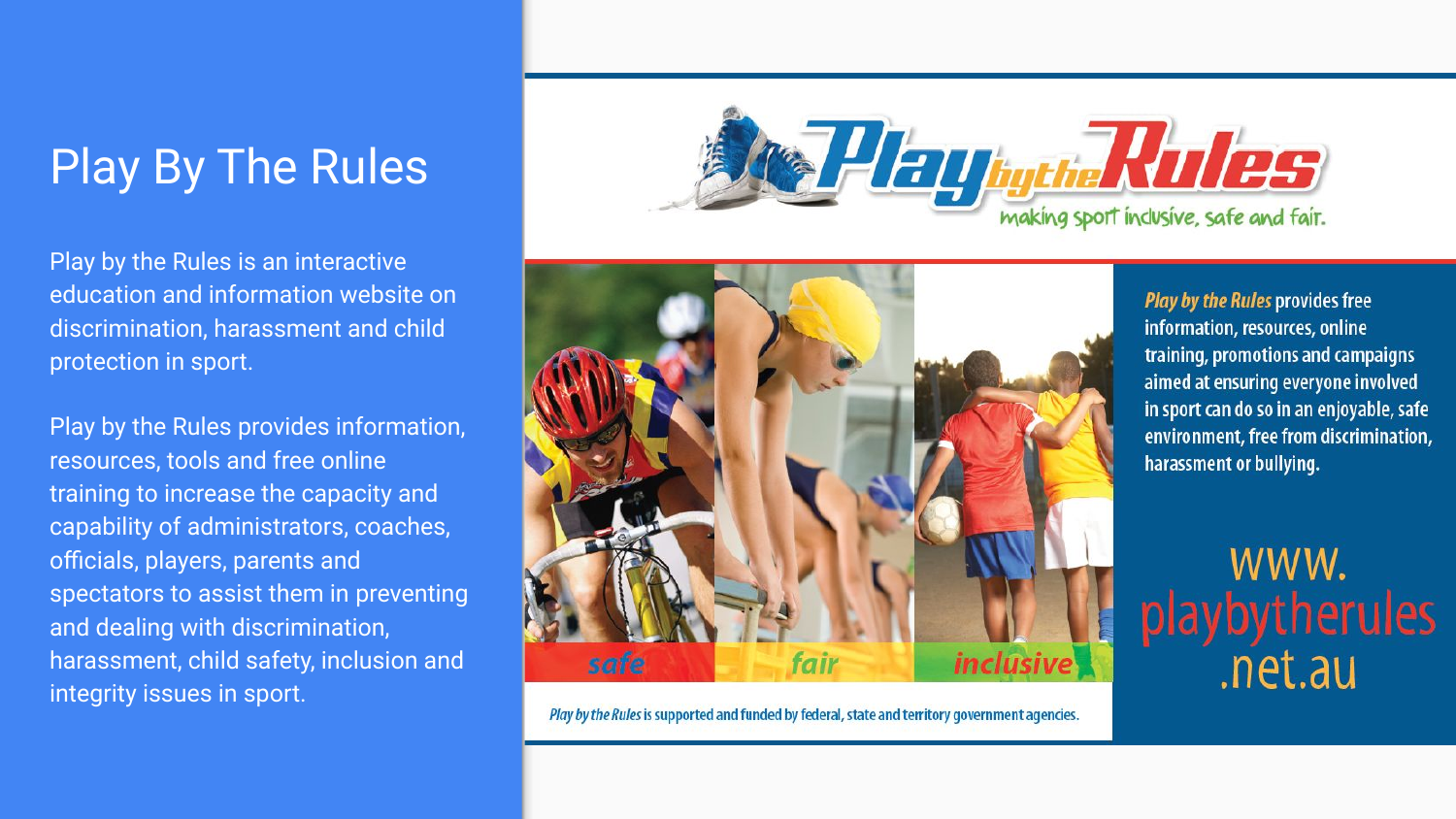### Play By The Rules

The resources - at first sight - may appear to be…

- Not for gliding
- Not necessary
- Adding to the volunteer burden

Club leadership and members should…

- Have a good look
- Select materials that help
- Think about how to adapt them to their club's situation
- Save a whole world of pain when something goes wrong





Play by the Rules is supported and funded by federal, state and territory government agencies.

Play by the Rules provides free information, resources, online training, promotions and campaigns aimed at ensuring everyone involved in sport can do so in an enjoyable, safe environment, free from discrimination, harassment or bullying.

WWW. playbytherules<br>.net.au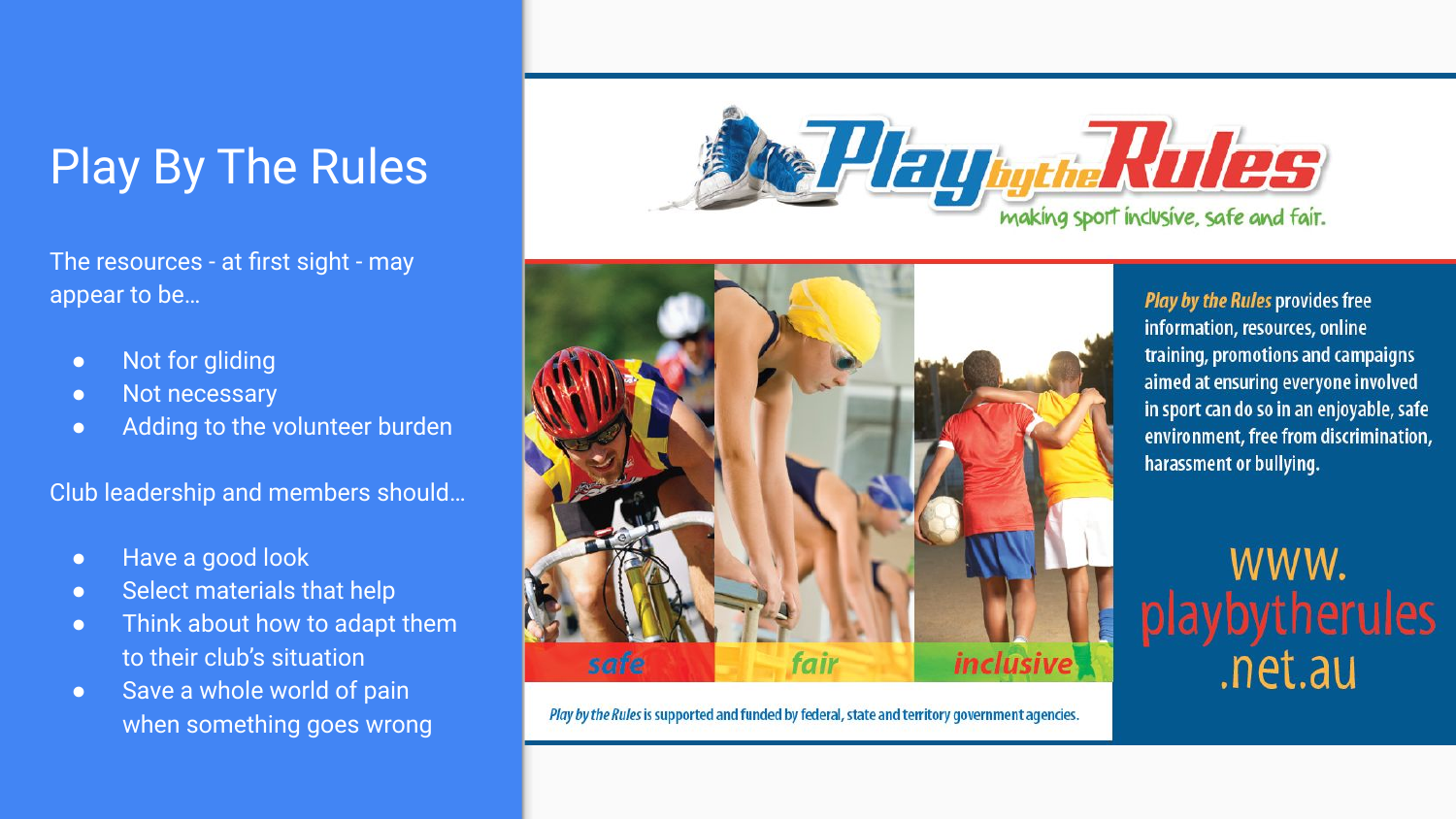## Play By The Rules - Resources

There are plenty of freely available resources that can be used across the gliding community and within your club, including at the VSA and GFA levels to support and promote a fairer and rules-based way of running gliding.

This is not all about the MPIO:

The site helps clubs and members to understand and handle:

- Anti-bullying and harassment
- Non-discrimination
- Child protection
- Complaint handling

… and much, much more…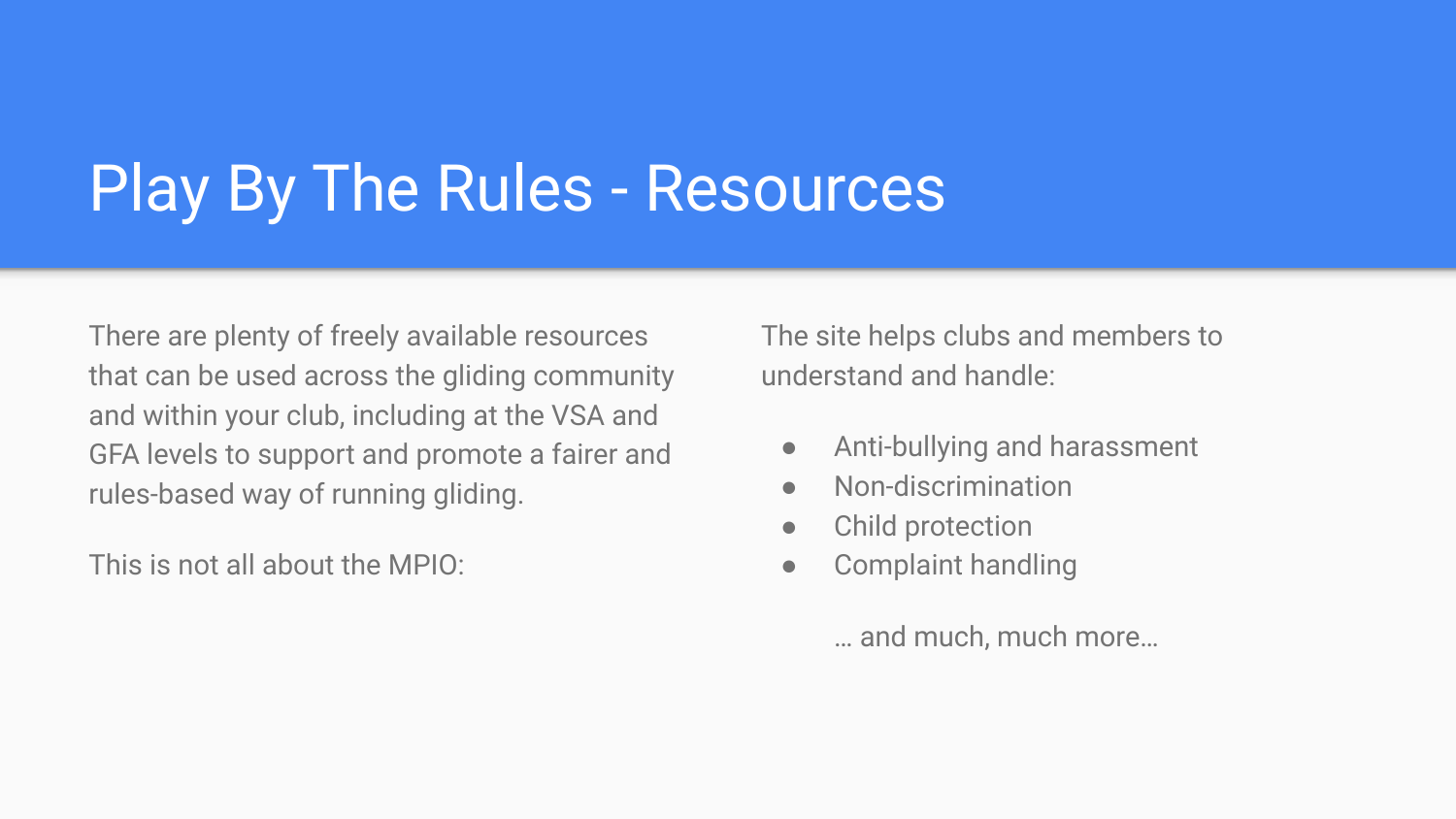# Training for everyone Click here to find out [more](https://www.playbytherules.net.au/about-pbtr)

Ĥ

#### **Administrator**

Administrators play a vital role in sport, particularly to reduce the potential for things to go wrong. Here, you can access resources to help you manage risks in your sport.

#### **Coach or Official**



Coaches and officials are what make sport tick. They play a crucial role in helping keep sport safe, fair and inclusive. Here are a number of tools and resources to help you do just that.

#### **Player**

If you are a player then you can make a huge contribution to making sport safe, fair and inclusive. Your behaviour influences others, not only your team mates, but everyone involved in sport.

#### **Player**

**Pilots, ground crew and other support people**



**About PBTR** 

⊕

Select a Role

 $\bullet$ 

謍

**Contact Us** 

As a parent you should be aware of your clubs responsibilities. At the same time you also have responsibilities and you can play a huge role in creating a safe environment for your child.

#### **Parents**

**Parents and other family members**

#### **Administrator**

**Committee members, GFA, VSA people**

#### **Coach or Official**

**Instructors, Coaches, Official Observers, etc.**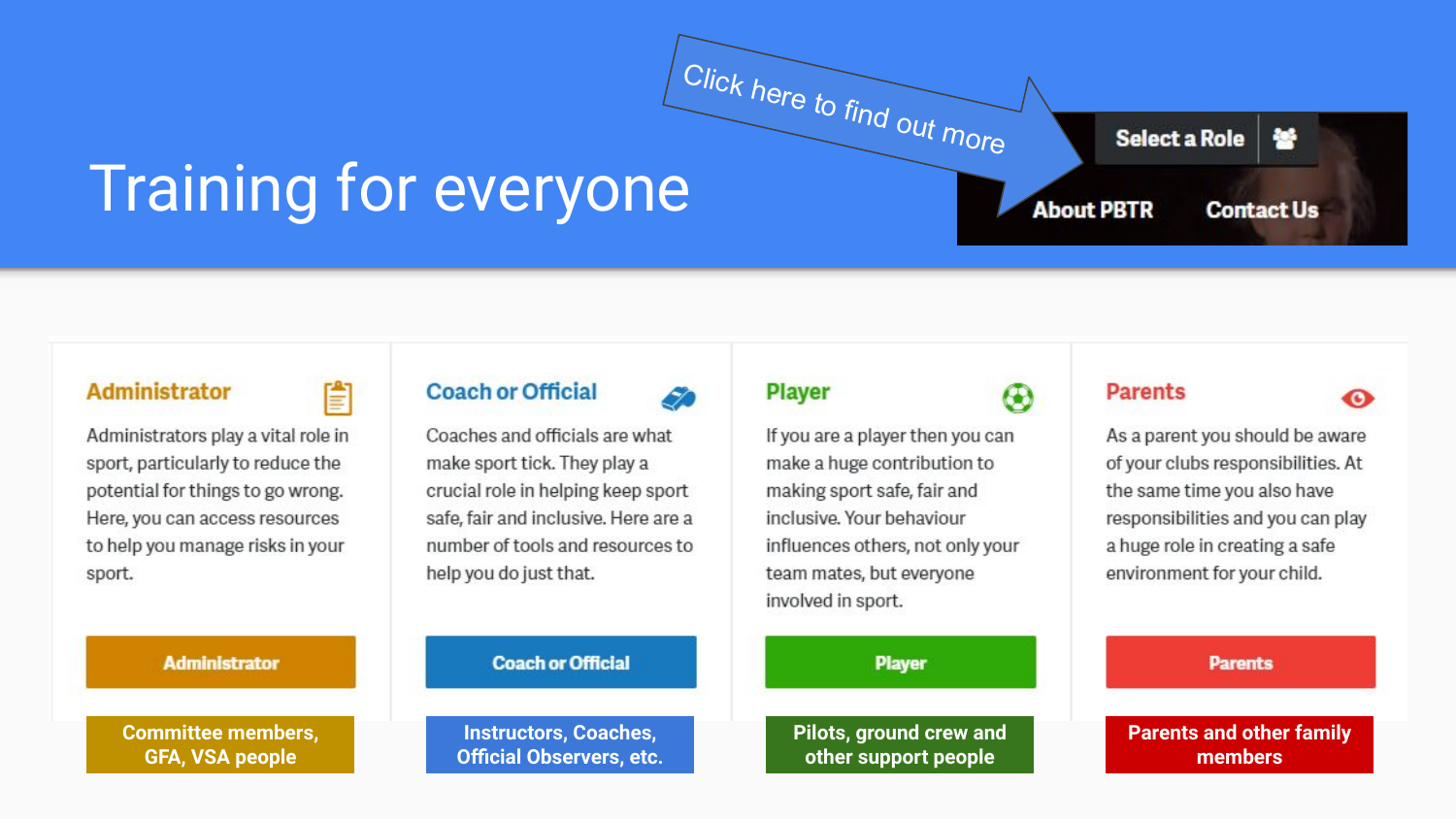Fair Play Code ([Play Short Video Clip](https://vimeo.com/298297122)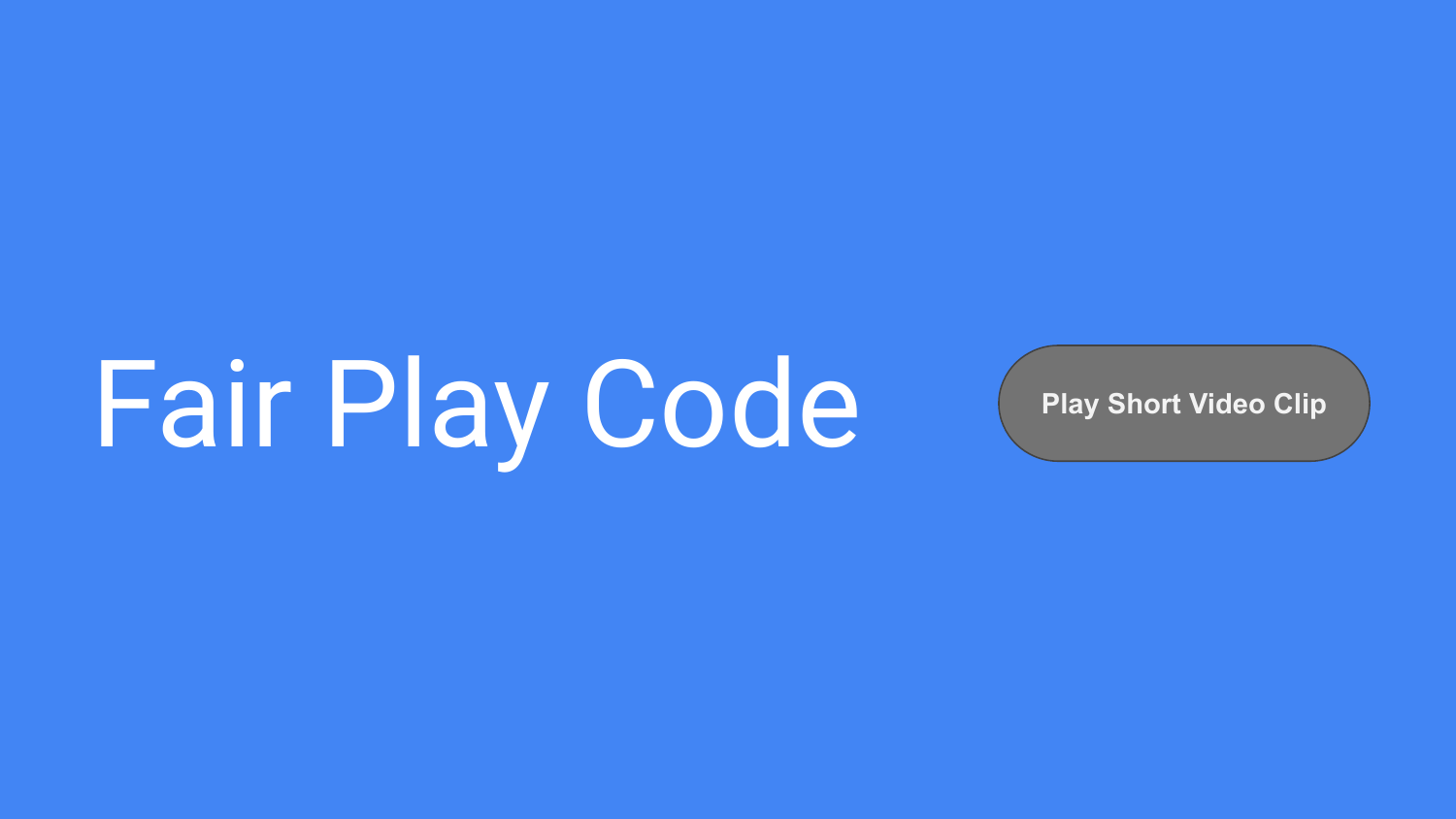### GFA - Member Protection Policy

GFA requires every individual and organisation bound by this Policy to:

a. Be ethical, fair, respectful and honest in all their dealings with other people and GFA;

b. Treat all persons with respect and courtesy and have proper regard for their dignity, rights and obligations;

c. Always place the safety and welfare of people above other considerations;

d. Comply with GFA's Articles, Regulations, MOSPs, rules and policies including this member protection Policy;

e. Operate within the rules and customs, practices and values of the sport;

f. Comply with all relevant Australian laws (Federal and State), particularly antidiscrimination and child protection laws;

g. Be responsible and accountable for their conduct; and

h. Abide by the relevant Role-Specific Codes of Conduct outlined in Appendix C of this Policy.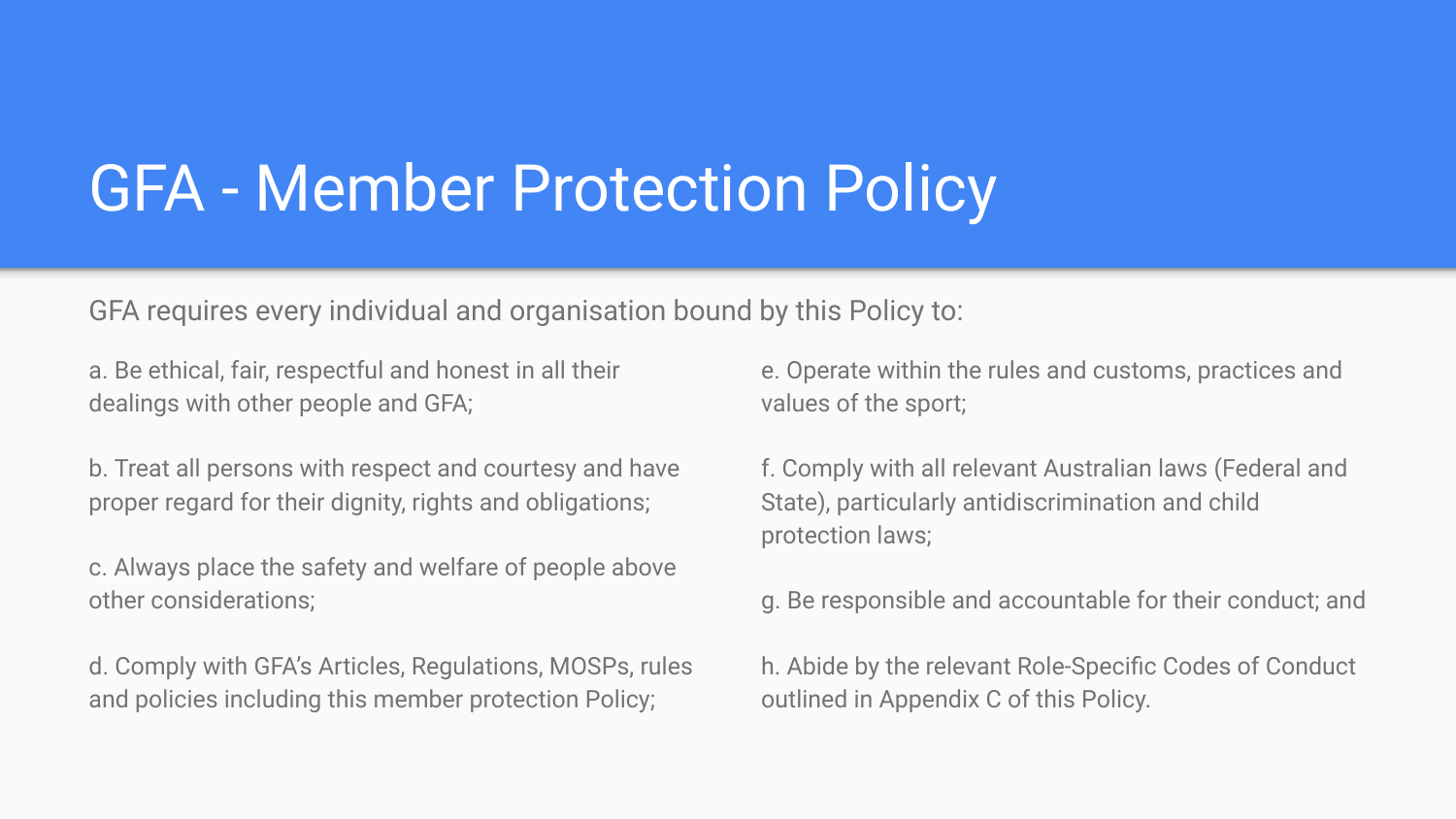## MPIO - What do they do?

The MPIO role is to:

- Provide confidential, impartial and timely information about a person's rights, responsibilities and options when the person is making a complaint or raising a concern under the GFA Member Protection **Policy**
- Support and listen to the person's concerns - acting as a 'sounding board'

The MPIO does *not*:

- **•** Investigate matters;
- Resolve conflicts:
- Give advice; or,
- Act as an advocate for the person making a complaint or raising a concern (although if asked, they may elect to accompany the person to talk with someone else)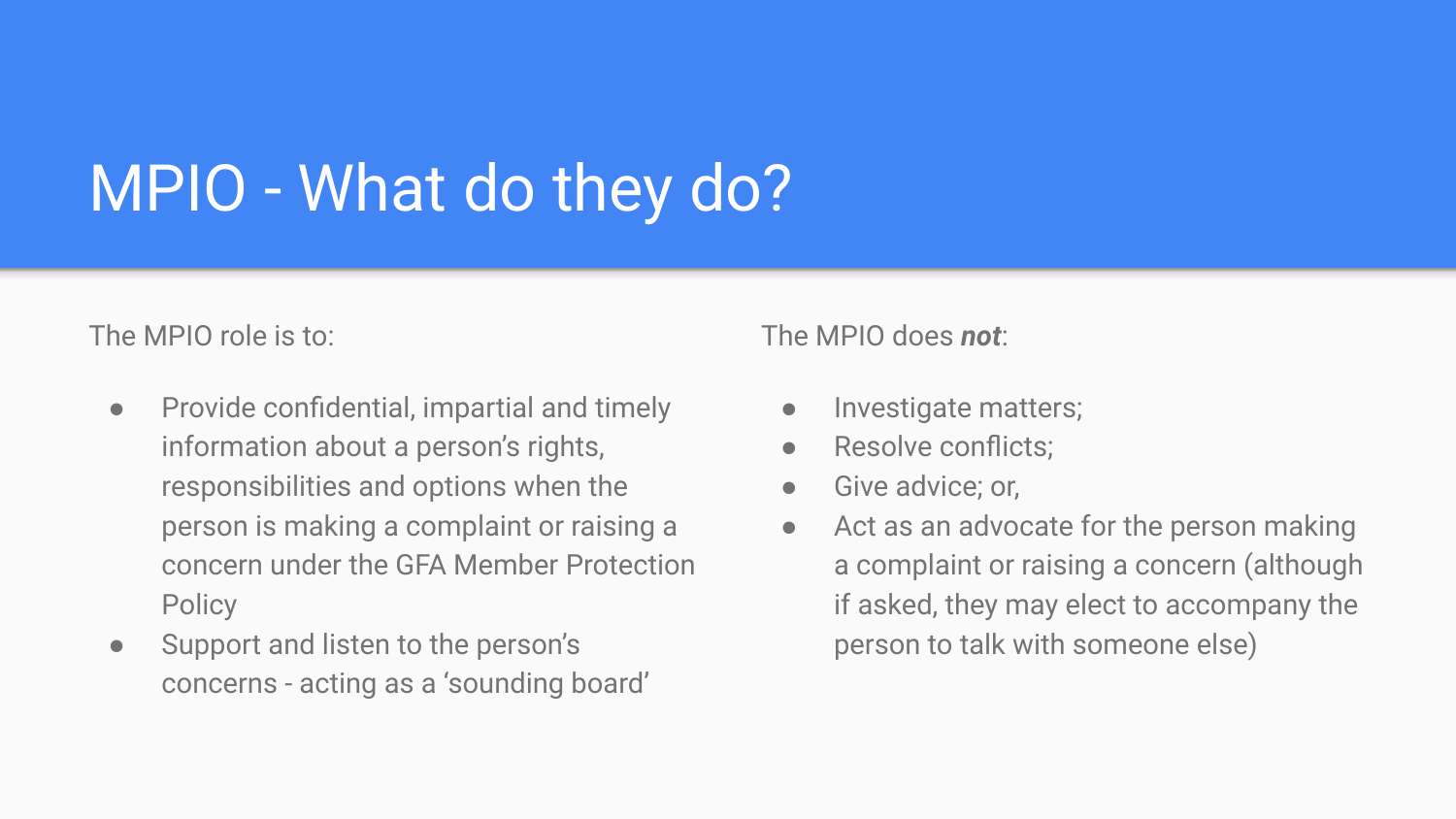### MPIO Training is available

Government-funded training is available - just give a few hours of your time…

#### CERTIFICATE OF COMPLETION



THIS IS TO CERTIFY THAT: **Alf McMillan** 

HAS COMPLETED THE COURSE PBTR - Member Protection Information Officer training

Certificate Number 0753465/2019

Completion date 23 April 2019

Expiry 24 April 2021 Play by the Rules is a collaboration between the Australian Sports Commission, the Australian Human Rights Commission, all state and territory departments of sport and recreation and human rights/equal opportunity commissions, the Office of the Children's Guardian (NSW) and the Anti-Discrimination Board of NSW.

For more information and other online courses visit www.playbytherules.net.au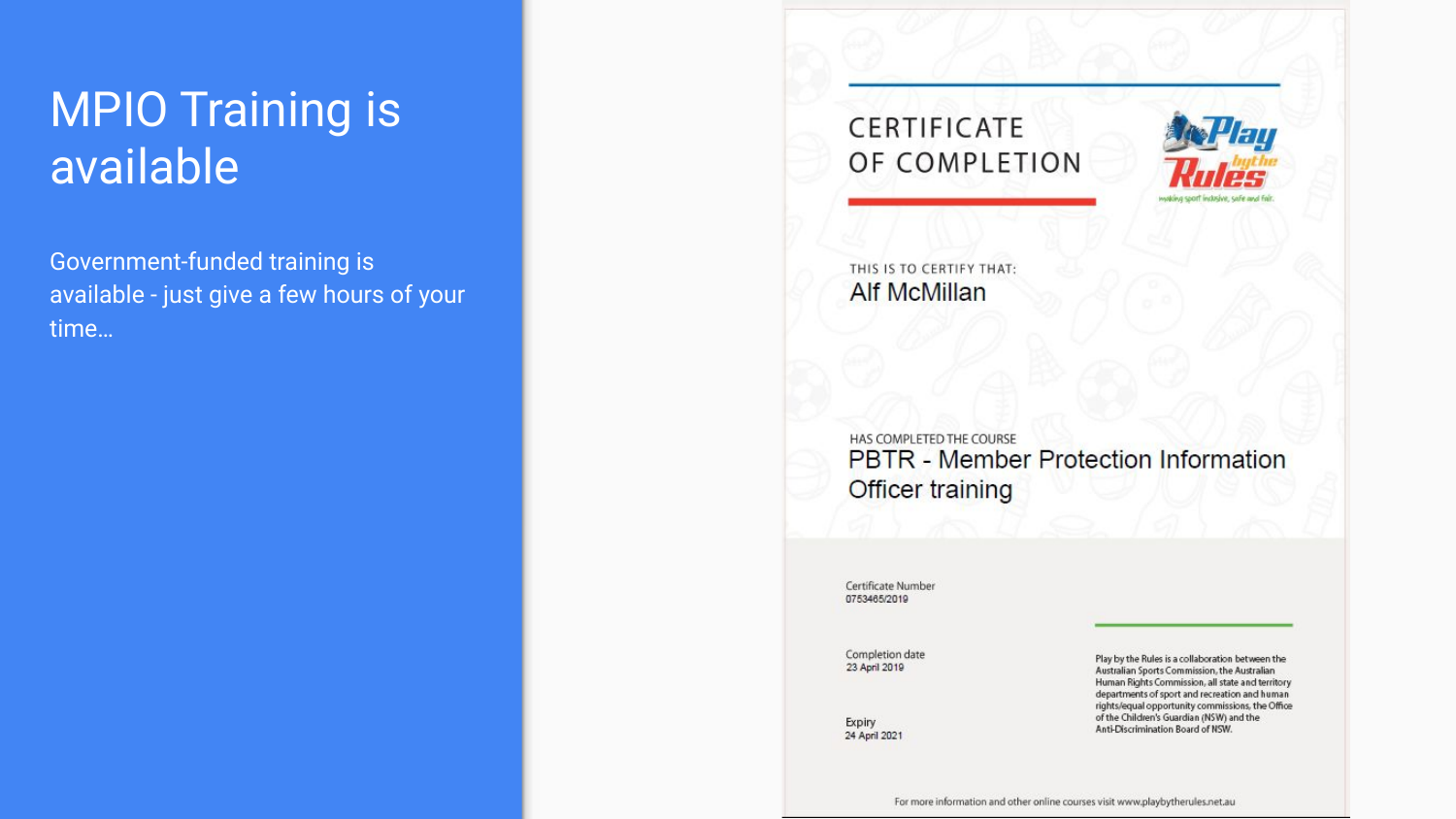# Gliding: Remember, it is a *sport*!

We are supposed to be having fun. So, let's all *'play by the rules'*

<https://www.playbytherules.net.au/>

Your Member Protection Information Officer (MPIO) can help you to find out more about 'Play By The Rules' resources, templates and tools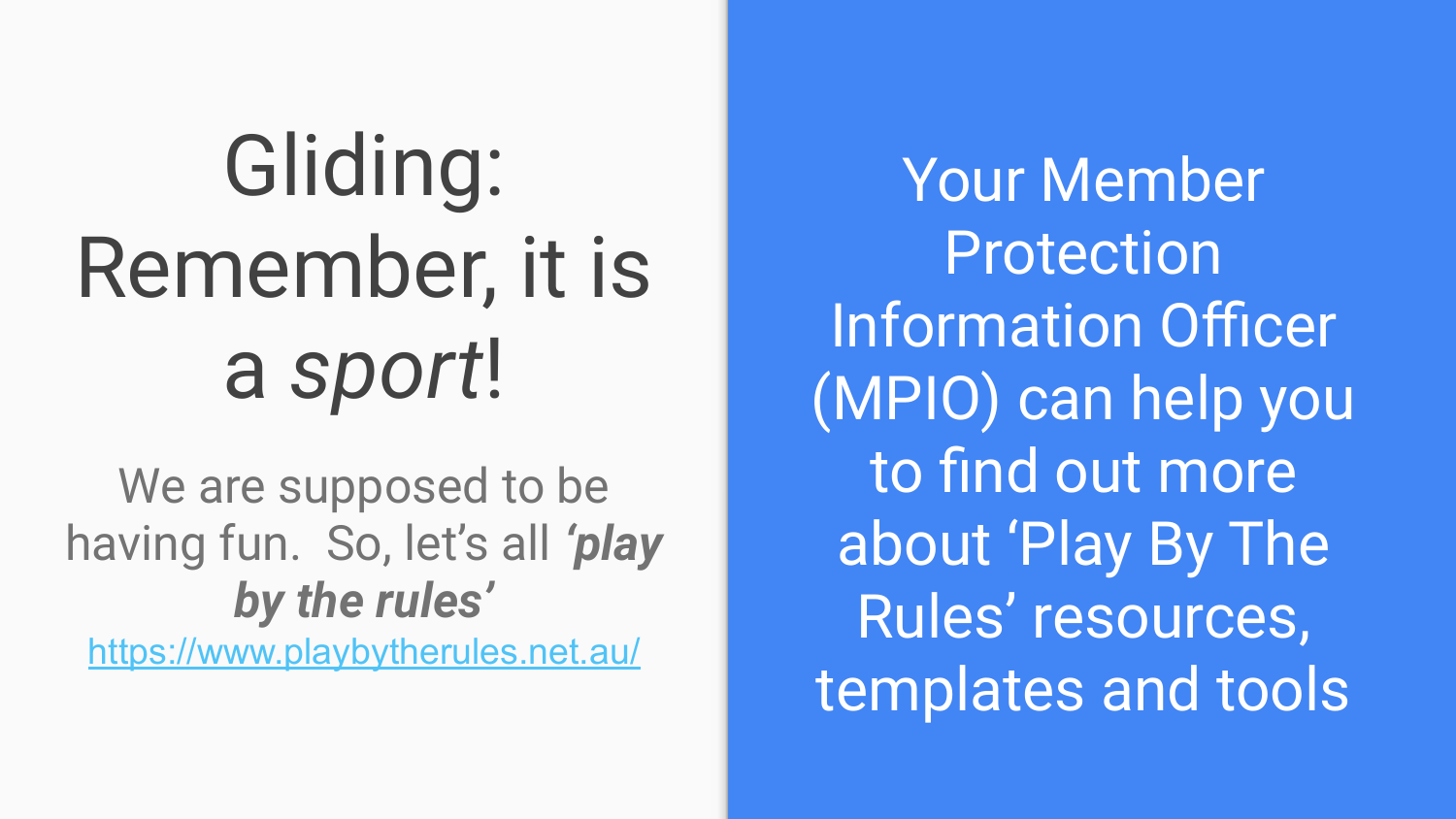# Coming soon...

VSA Online Play By The Rules Roadshow

Over the next few months, the VSA will be contacting clubs to start conversations with their members about what it means to 'play by the rules'.

The VSA will host a series of online sessions for club members.

Details of how to take part in these sessions will be sent out with invitations to members.